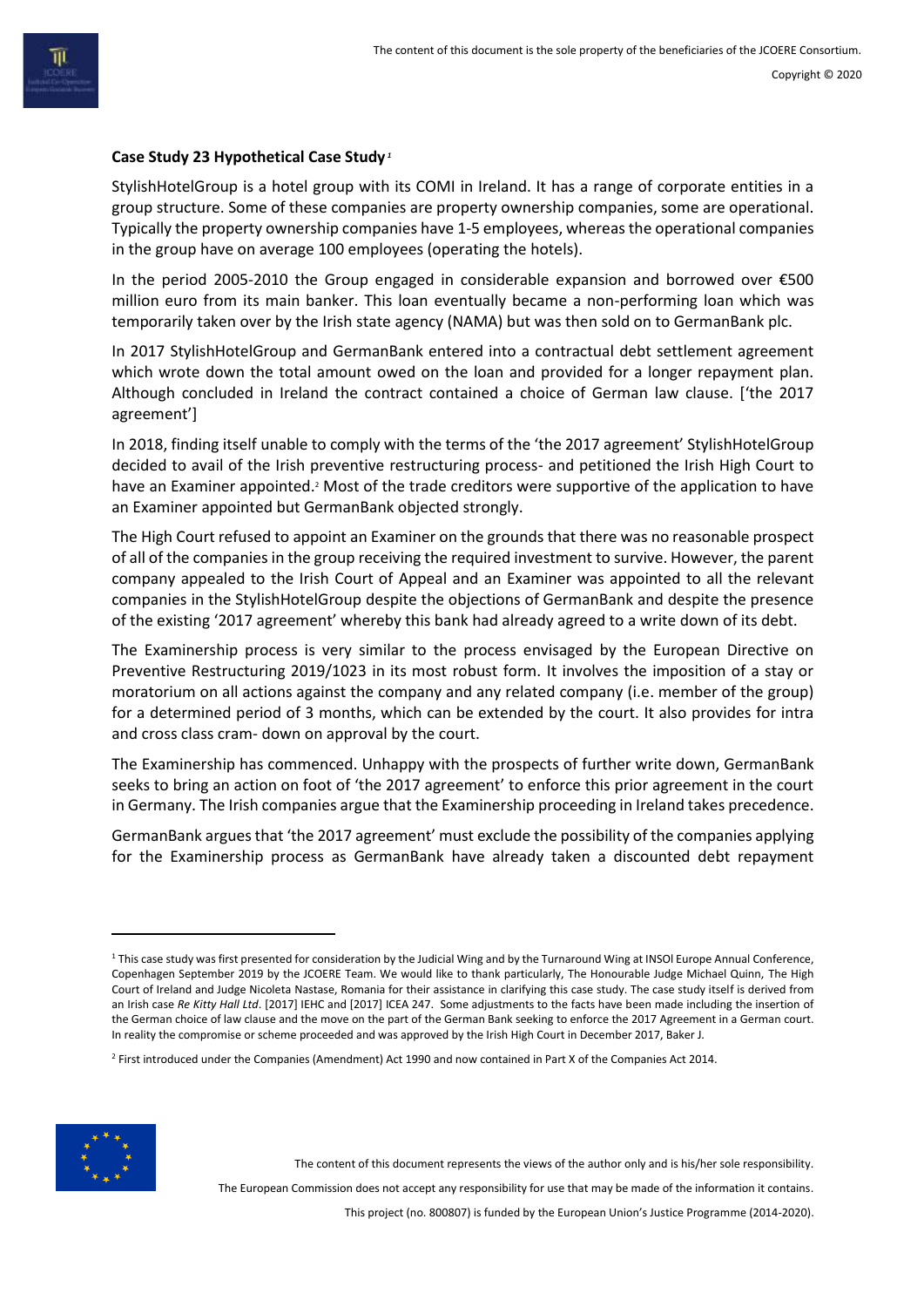



proposal under this '2017 agreement'. There is no specific statement to this effect in the agreement. The Irish court had rejected this argument in its initial decision to appoint an Examiner.

For information the Irish Examinership process, although pre-dating the new EU Directive 2019/1023 by thirty years, was modelled on the US Chapter 11 and contains many features of the Directive in its most radical form. In particular it is possible that as the Examinership or rescue progresses, the GermanBank debt (which represents 98% of the companies' debts) will be written down a second time and the debt repayment agreement could be substantially altered by the process. This is of immediate concern to GermanBank and consequently they wish to enforce the 2017 agreement in the German court. In contrast the Irish companies argue that the possibility of rescuing the entire group as a viable entity is reliant on the company availing of the preventive restructuring process (the Irish Examinership process) and re-arranging its debt structure with the agreement of its creditors:-

It might be of interest to note the following statement regarding the Irish preventive restructuring process known as Examinership from the Irish Court of Appeal in the case on which this case study is based:-

*"78. Measured, therefore, against the statutory objectives of Part 10 of the 2014 Act, …[the Examinership process]… I can accordingly see no real difference in principle between the two types of contractual agreements so far as the appointment of an examiner is concerned. Of course, it may be said that such an application for examinership is inconsistent with prior contractual agreements and commitments on the part of the petitioning company or companies, but, as I have already sought to explain, this is true almost by definition of every application for examinership.*

*79. Putting this another way, I cannot find anything in the 2014 Act which enables a court considering an application for examinership to distinguish between the inevitable breach of a loan agreement (with, for example, a promise to repay a loan by a given date) on the one hand and a breach of the obligations contained in a debt settlement agreement regarding the orderly disposal of assets for debt reduction purposes on the other. One cannot really beautify by fancy words or nice phrases that which for some - and for secured lenders in particular - must be an unpalatable feature of the examinership process, namely, that it involves the judicial variation and dishonouring of all types of commercial contracts.*

*80. The fact, therefore, that an application for examinership would be inconsistent with the performance of the obligations imposed on a company under the terms of a settlement agreement cannot in itself - and I stress these words - be a dispositive consideration for a court determining whether to appoint an examiner under s. 509(1) of the 2014 Act, precisely because the entire examinership system is premised on the assumption that pre-existing commercial contracts (of whatever kind) will be overridden, varied, negated and dishonoured in the wider public interest of rescuing an otherwise potentially viable company."* 

# *Issue 1*

**In light of Articles 19 and 20 and Articles 42-44 is the German court obliged to recognise the Irish rescue proceedings and co-operate with the Irish court thus allowing main proceedings with a stay to continue even though** 

- **a. this affects other proceedings being opened elsewhere and**
- **b. would operate quite drastically on the rights of the German creditor?**

**If yes, how would an obligation to co-operate work in this context?** 

**In your experience, if relevant what sort of issues would typically arise which would require cooperation?**

The first issue is the applicability of **Article 19 of the EIR-R (European Insolvency Regulation- Recast)** which imposes the obligation to recognise "any judgment opening insolvency proceedings handed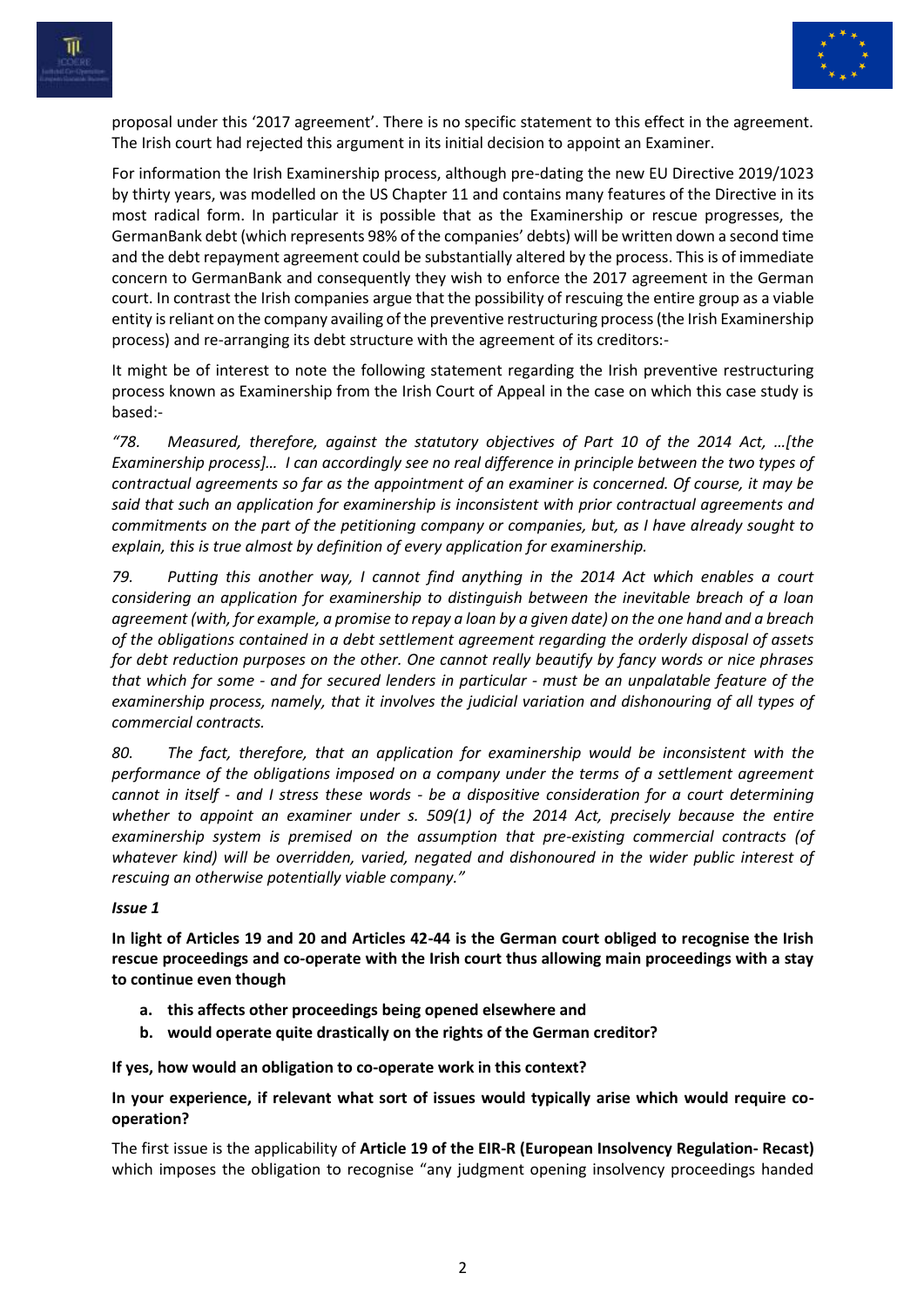



down by a court of a Member State which has jurisdiction pursuant to Article 3…. from the moment that it becomes effective."

The second issue relates to the obligations imposed on courts and insolvency practitioners to cooperate in insolvency proceedings under **Articles 42- 44 and Articles 57-59 of the Recast Regulation 2015/848.** These relate in the first instance to the facilitation of "the coordination of main, territorial and secondary insolvency proceedings concerning the same debtor", and in the second instance to the facilitation of "the effective administration of the proceedings" where the proceedings relate to "two or members of the same group".

# *Issue 2*

If the German court recognises the Examinership process which it most likely will, this will mean that the stay operated under the Irish Examinership process will operate against the GermanBank.

Then the question is if the GermanBank proceeds in the German court what will the approach of the German court be?

**Is it possible to open secondary or territorial proceedings which might allow for enforcement of the 2017 agreement against the principle of the stay?**

**Do the co-operation obligations affect the decision to open secondary proceedings…will they make a difference?**

**Does the obligation to co-operate add an additional constraint on the German court?**

**Alternatively is the obligation to co-operate something less significant than the initial question of recognition.** 

**For example does the obligation to co-operate simply mean that if the German court sought clarity on how the Examinership process would proceed, the Irish court might be obliged to co-operate with this request?** 

**Would this involve an obligation to provide information on the process in general and/or on the specific process?**

# *Issue 3*

Alternatively, GermanBank seeks to enforce the debt settlement agreement- 'the 2017 agreement' as a **contract subject to German law**. The GermanBank intends to argue before the German court that this action in the German court relates to a specific contract and is not primarily related to insolvency and so the Recast Regulation does not apply and that the German court is free to hear this action and enforce 'the 2017 agreement', despite the Examinership process proceeding in Ireland. Similar arguments have been made in some recent cases which have been considered by the CJEU.

*Does this argument sideline the Regulation?* 

*Bear in mind the Irish proceedings are opened and the Irish stay affects all actions.* 

*Should the German court co-operate to make the stay effective thus facilitating the rescue?* 

*Please see existing case law on this issue.* <sup>3</sup>

<sup>3</sup> **Case C-535/17 NK v BNP Paribas Fortis** [**CJEU 6 February 2019**].